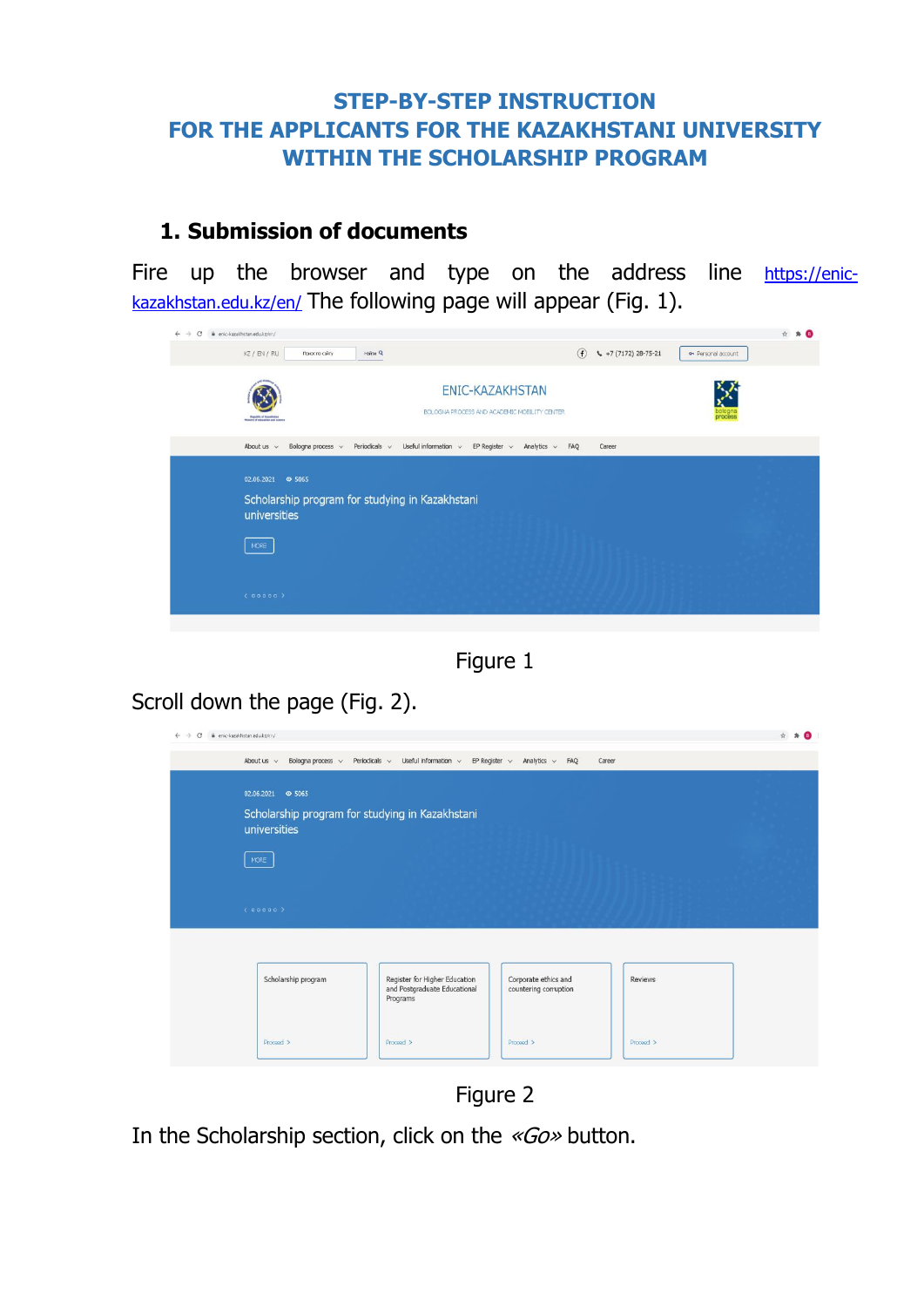In the window that opens (Fig. 3), you need to click on the «Submission of documents» button.

| i enic-kazakhstan.edu.kz/en/fellowship_programme/universities<br>C |                                                                                                            | $\bullet$ |
|--------------------------------------------------------------------|------------------------------------------------------------------------------------------------------------|-----------|
| About us $~\vee~$<br>Bologna process $\sim$                        | Useful information $\sim$<br>Periodicals $\sim$<br>EP Register $\sim$<br>Analytics $\sim$<br>FAQ<br>Career |           |
| Scholarship program                                                | <b>HEIs of Kazakhstan</b>                                                                                  |           |
| <b>News</b>                                                        | Submission of documents                                                                                    |           |
| HEIs in Kazakhstan                                                 |                                                                                                            |           |
| Ranking of HEIs                                                    |                                                                                                            |           |
| About Kazakhstan                                                   |                                                                                                            |           |
| $\overline{+}$<br>□                                                |                                                                                                            |           |

Figure 3

In the window that opens, you need to fill out the Application (Fig. 4, Fig. 5).

| $\rightarrow$<br>C<br>$\leftarrow$     | https://enic-kazakhstan.kz/en/fellowship_programme/universities |                                                                                            | ☆                   |
|----------------------------------------|-----------------------------------------------------------------|--------------------------------------------------------------------------------------------|---------------------|
| KZ / EN / RU                           |                                                                 | $\leftarrow$ +7 (7172) 28-75-21                                                            | ov Personal account |
|                                        |                                                                 | Application for the selection for participation in scholarship program for Full-time study |                     |
| Republic of Kar<br>Inistry of educatio | Name                                                            | Surname                                                                                    | logna<br>ocess      |
|                                        |                                                                 |                                                                                            |                     |
| About us                               | Date of birth                                                   | Citizenship                                                                                |                     |
|                                        | $\checkmark$<br>$\checkmark$<br>$\checkmark$                    |                                                                                            |                     |
|                                        | Number of passport/ identity document                           | Date of expiry of passport/ identity document                                              |                     |
| HEIs in                                |                                                                 | $\checkmark$<br>$\checkmark$<br>$\checkmark$                                               |                     |
| Rankine<br><b>News</b>                 | Country of residence                                            | E-mail                                                                                     |                     |
|                                        |                                                                 |                                                                                            |                     |
|                                        | Phone number                                                    | Additional information                                                                     |                     |
|                                        |                                                                 |                                                                                            |                     |
| $\bigoplus$                            | Level of education                                              | Educational program                                                                        |                     |
|                                        | Select value<br>$\checkmark$                                    |                                                                                            |                     |

Figure 4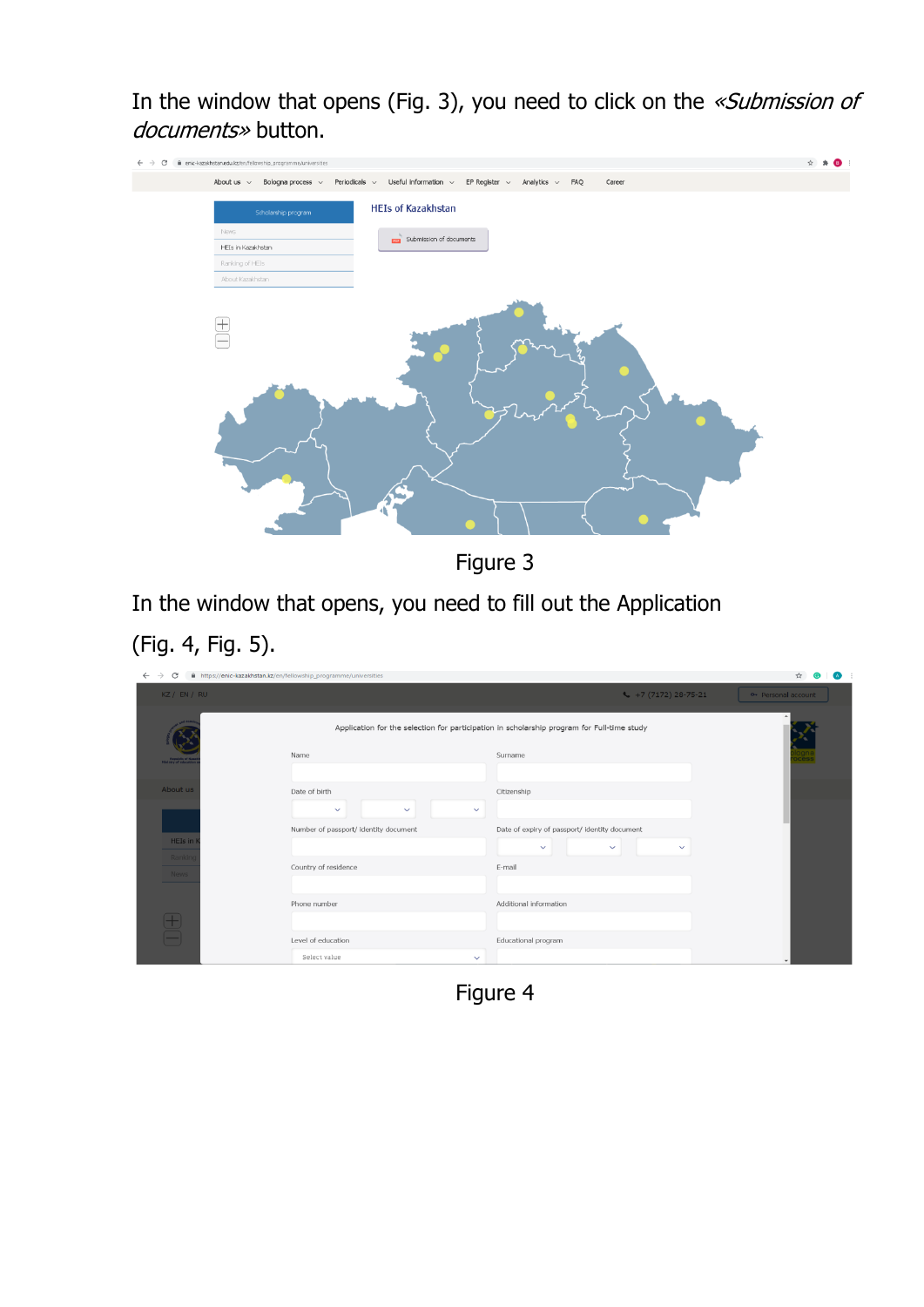

Figure 5

After filling, click on the «Submit» button (Fig. 6).

| $\rightarrow$<br>C                      | https://enic-kazakhstan.kz/en/fellowship_programme/universities                     |                                                                                                  |                    |
|-----------------------------------------|-------------------------------------------------------------------------------------|--------------------------------------------------------------------------------------------------|--------------------|
| KZ / EN / RU                            |                                                                                     | $\leftarrow$ +7 (7172) 28-75-21                                                                  | → Personal account |
|                                         |                                                                                     | Language proficiency                                                                             |                    |
|                                         |                                                                                     | A1 A2 B1 B2 C1 C2                                                                                |                    |
| Republic of Kar<br>Ministry of educatio | Kazakh                                                                              | _ _ _ _ _ _                                                                                      |                    |
|                                         | Russian                                                                             | _ _ _ _ _ _                                                                                      |                    |
| About us                                |                                                                                     |                                                                                                  |                    |
|                                         | English                                                                             | <b>.</b>                                                                                         |                    |
|                                         | $Add +$                                                                             |                                                                                                  |                    |
| HEIs in<br>Rankin                       | <sup>6</sup> Attach a copy of passport/identity document                            | <sup>[3]</sup> Copy of document on previous level of education (with<br>transcript if available) |                    |
| News                                    | <sup>n</sup> Reference letter in Kazakh or Russian or English                       | El Medical certificate of health (AIDS, fluorography)                                            |                    |
|                                         | <sup>8</sup> Non-conviction certificate                                             | <sup>[3]</sup> Knowledge of languages (attach a certificate, for Phd<br>required)                |                    |
|                                         | <sup>5</sup> Motivational essay in Kazakh or Russian or English (250-<br>500 words) | Invitation letter from Kazakhstan university (if available)                                      |                    |
| $\bigoplus_{i=1}^n$                     |                                                                                     |                                                                                                  |                    |
|                                         |                                                                                     | Send                                                                                             |                    |



After approving your application, an e-mail will be sent to you with a link.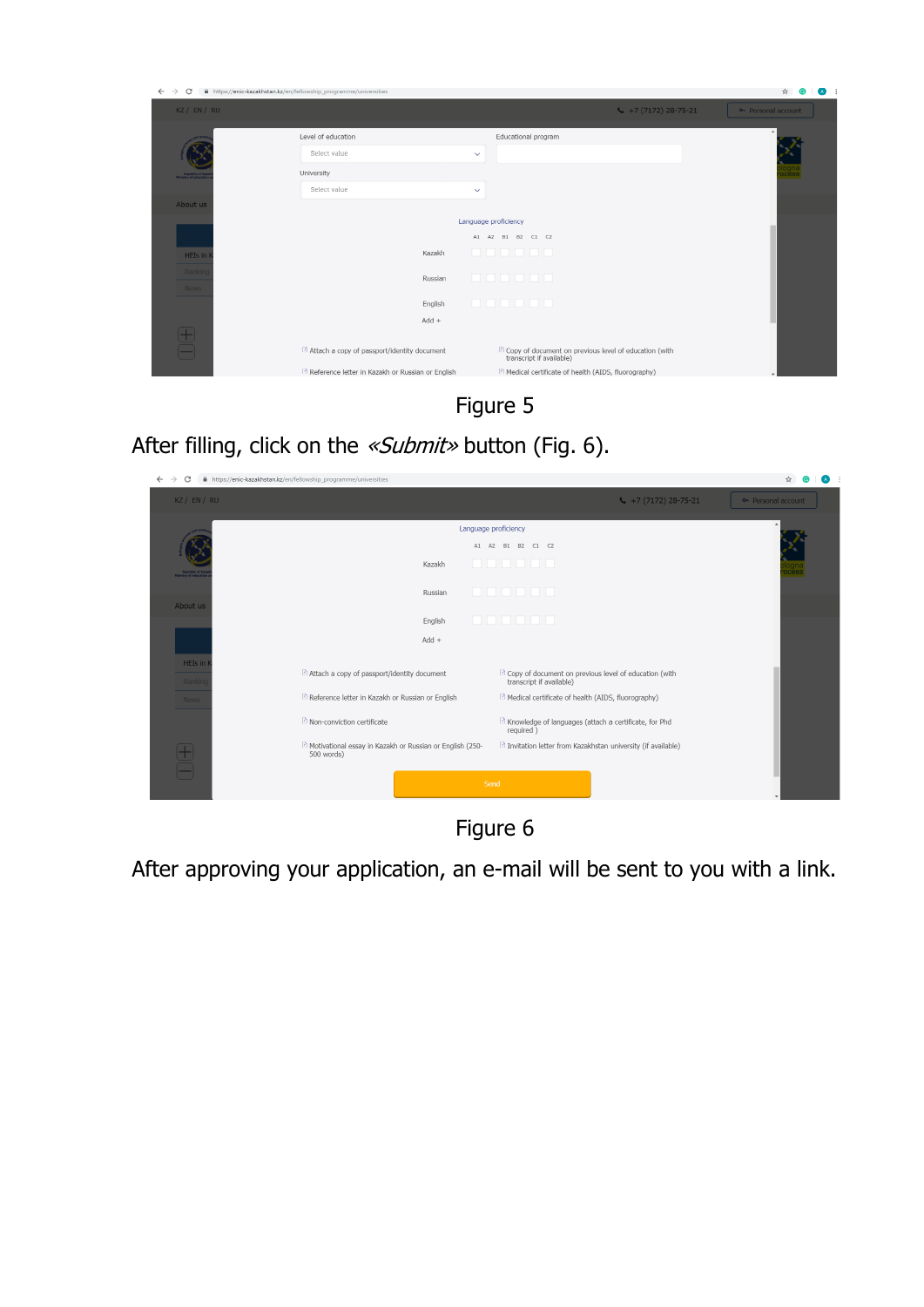Click on the link, enter your password (Fig. 7).



Figure 7

After the completing registration, a personal user account is created. To log in to your personal account you will use the login (E-mail) and Password (entered earlier).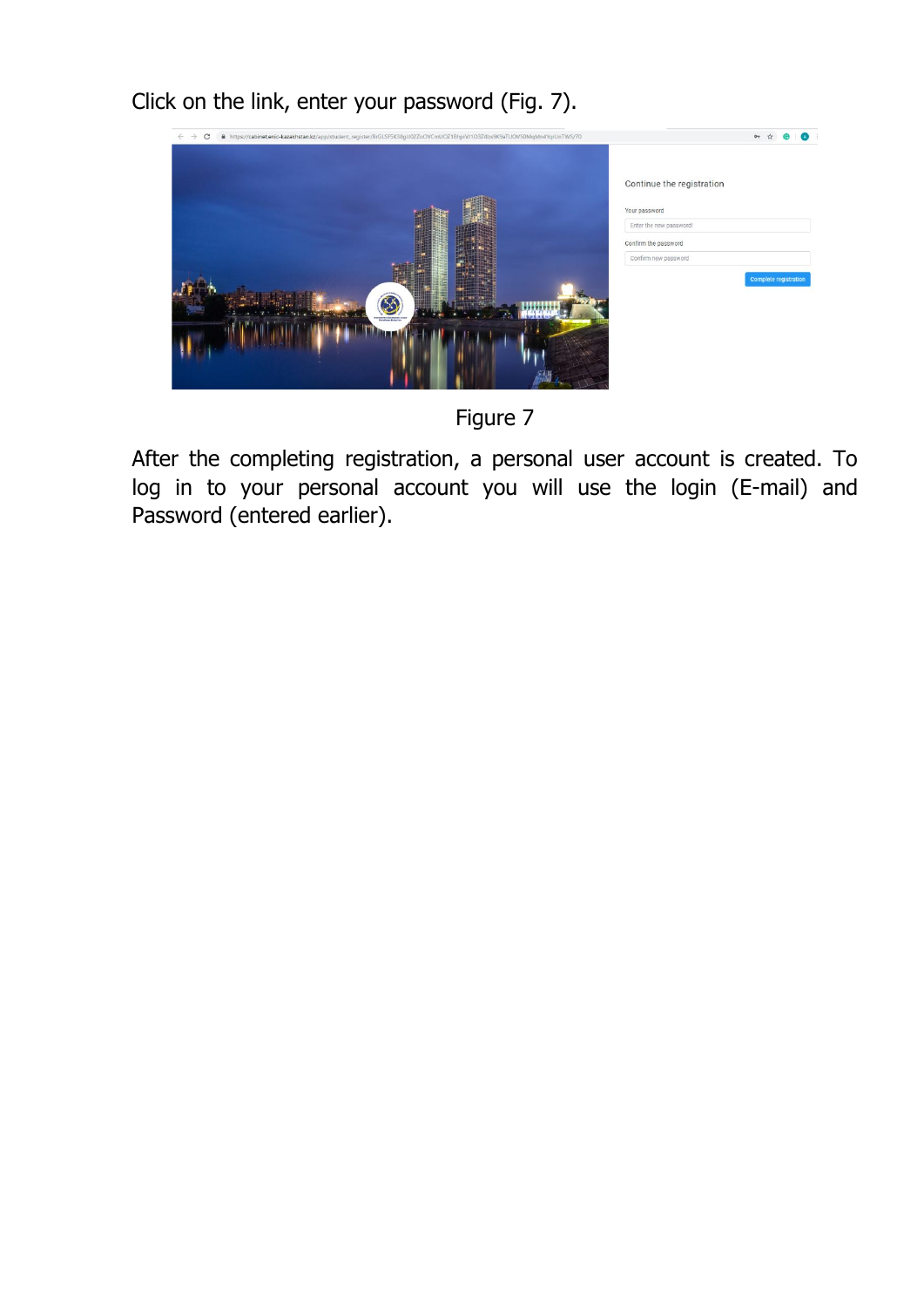## **2. Login to your account**

Fire up the browser and type on the address line: [https://enic](https://enic-kazakhstan.edu.kz/en/)[kazakhstan.edu.kz/en/](https://enic-kazakhstan.edu.kz/en/) The following page will appear (Fig. 8).



Figure 8

In the upper right corner, click on the **«**My Account» button.

In the window that opens, you need to enter a login (E-mail) and Password (Fig. 9).



Figure 9 Click on the «Login» button.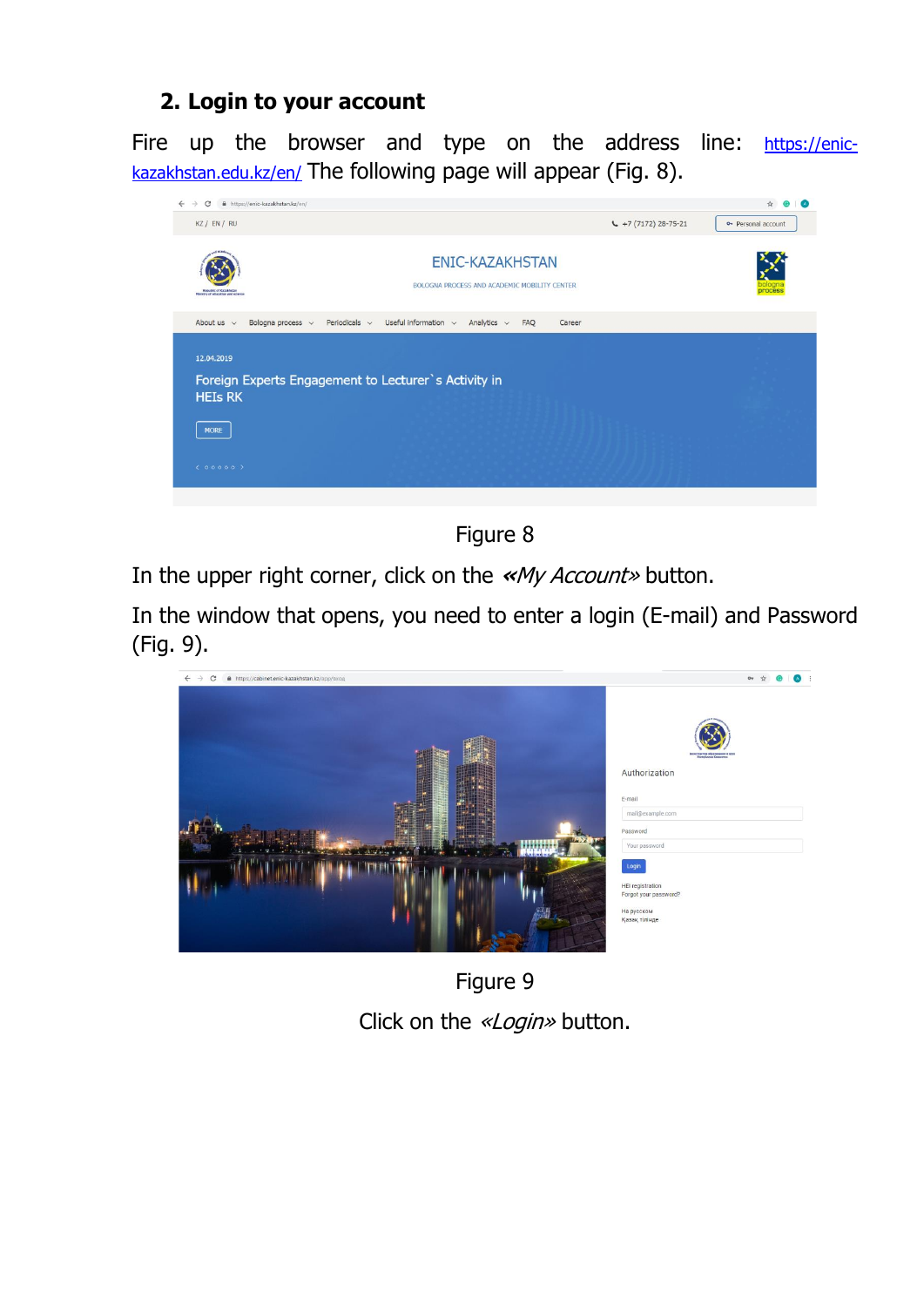$\leftarrow$   $\rightarrow$   $\mathcal{C}$   $\blacksquare$  https://cabinet.enic-kazakhstan.kz/app 图 ☆ ● | △ :  $\equiv$ altynaykurmangaliyeva@gmail.com **X** ENIC-KAZAKHSTAN el To continue, please go to the necess 白 Home  $\boxtimes$  Testing  $\Omega$  $\Box$ 

After logging in, you will have access to the «My Account» (Fig. 10).

Figure 10

# **3. Тesting**

In order to pass the test to identify adaptive capacity, click on the «Testing» section in the menu (Fig. 11).

| $\leftarrow$ $\rightarrow$ | C<br>https://cabinet.enic-kazakhstan.kz/app/tests | 图 ☆ <b>◎   △</b> :           |                                                                   |
|----------------------------|---------------------------------------------------|------------------------------|-------------------------------------------------------------------|
| $\circledcirc$             | ENIC-KAZAKHSTAN                                   | $\equiv$                     | $\mathbf \Omega$<br>altynaykurmangaliyeva@gmail.com $\smallsmile$ |
| 白                          | Home                                              | Available tests              |                                                                   |
| 囪                          | <b>Testing</b>                                    | There is no test to pass     |                                                                   |
| $\mathbf Q$                | Webinars                                          |                              |                                                                   |
| Q.                         | Feedback                                          | Passed tests                 |                                                                   |
| $\Box$                     | Notification                                      | You have not passed any test |                                                                   |
|                            |                                                   |                              |                                                                   |
|                            |                                                   |                              |                                                                   |

Figure 11

Available tests will appear after you will be added a test.

In the «*Available test*» section, select the test for identifying adaptive capacity (Fig. 12).

| $\rightarrow$<br>$\leftarrow$ | C<br>https://cabinet.enic-kazakhstan.kz/app/tests |                                                                                      |                     |                       | 图 ☆<br>$\overline{A}$             |
|-------------------------------|---------------------------------------------------|--------------------------------------------------------------------------------------|---------------------|-----------------------|-----------------------------------|
| Ø                             | ENIC-KAZAKHSTAN                                   | Ξ                                                                                    |                     | Ω                     | altynaykurmangaliyeva@gmail.com ~ |
| 門                             | Home                                              | Available tests                                                                      |                     |                       |                                   |
| 囪                             | <b>Testing</b>                                    | <b>Title of test</b>                                                                 | <b>Type of test</b> | <b>Test Questions</b> | <b>Time for testing</b>           |
| $\mathbf \Omega$              | <b>Webinars</b>                                   | Bachelor degree, Question of stress efficiency resistance                            | Psychological test  | 80                    | 120 minutes                       |
| ଢ଼                            | Feedback                                          | <b>Title of test</b>                                                                 | <b>Type of test</b> | <b>Test Questions</b> | <b>Time for testing</b>           |
| ₽                             | Notification                                      | Press "Test" to start testing<br><b>Passed tests</b><br>You have not passed any test |                     |                       |                                   |

Figure 12